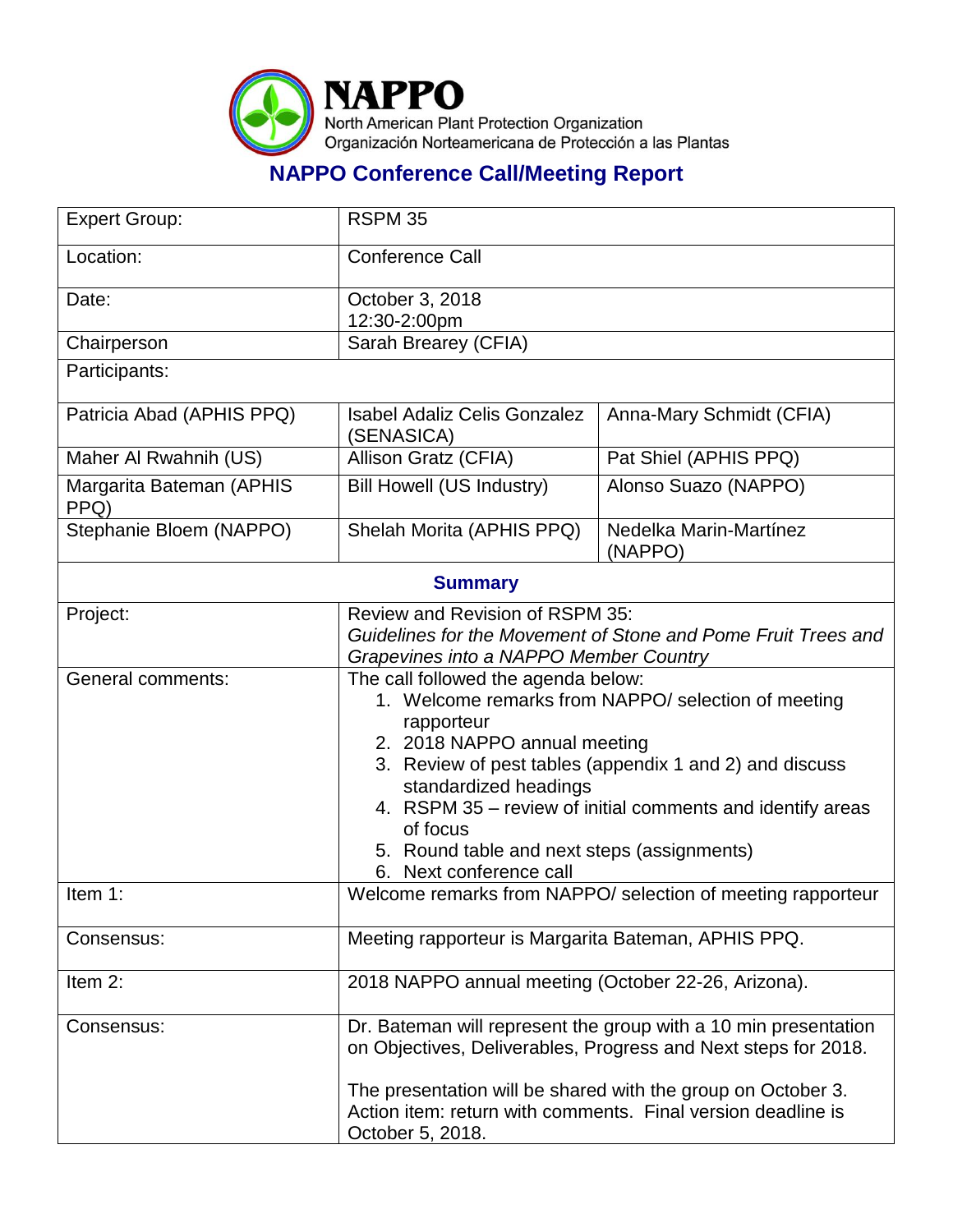| Item $3$ :                          | Review of pest tables (appendix 1 and 2) and discuss<br>standardized headings                                                                                                                       |                                                                                                                                                                                                                                                                                                                                                                                            |                                |  |
|-------------------------------------|-----------------------------------------------------------------------------------------------------------------------------------------------------------------------------------------------------|--------------------------------------------------------------------------------------------------------------------------------------------------------------------------------------------------------------------------------------------------------------------------------------------------------------------------------------------------------------------------------------------|--------------------------------|--|
| Consensus:                          |                                                                                                                                                                                                     | Review of work done by group on Pest List Tables for Pomes,<br>Prunus and Grapevine as assigned. Each sub working group<br>(SWG) gave a brief status update.                                                                                                                                                                                                                               |                                |  |
|                                     |                                                                                                                                                                                                     | SWGs will share their draft pest lists with the rest of the group so<br>that members can see what changes have been made and<br>evaluate and proceed with next steps. Lists should be submitted<br>to NAPPO Secretariat first, for translation and distribution.                                                                                                                           |                                |  |
| Item 4:                             |                                                                                                                                                                                                     | RSPM 35 - review of initial comments and identify areas of focus                                                                                                                                                                                                                                                                                                                           |                                |  |
| Consensus:                          |                                                                                                                                                                                                     | Mexico has provided comments; these will need to be translated.<br>The US is not able to provide comments through Google Docs.<br>Suggestion by NAPPO Secretariat to create word documents<br>and use track changes. NAPPO Secretariat will then compile and<br>translate the comments from each country. Decision to hold off<br>on review until comments can be compiled and translated. |                                |  |
| Item 5:                             |                                                                                                                                                                                                     | Round table and next steps (assignments)                                                                                                                                                                                                                                                                                                                                                   |                                |  |
| Consensus:                          |                                                                                                                                                                                                     | Mexico- will need a member to substitute Oscar- arthropod list;<br>USA will need a new member to substitute Kathy Kromroy for<br>bacterial pathogens. Need volunteer from Mexico or Canada to<br>work on Bacterial pathogens of Grapevines with Anna-Mary<br>Schmidt. Will have a representative hopefully by next meeting.                                                                |                                |  |
|                                     |                                                                                                                                                                                                     | <b>Next steps</b>                                                                                                                                                                                                                                                                                                                                                                          |                                |  |
| <b>Responsible person</b>           | <b>Action</b>                                                                                                                                                                                       |                                                                                                                                                                                                                                                                                                                                                                                            | <b>Date</b>                    |  |
| All                                 | Review NAPPO PowerPoint presentation for Annual<br>October 3-4,<br>Meeting October 22-26, 2018 and return with<br>2018<br>comments.                                                                 |                                                                                                                                                                                                                                                                                                                                                                                            |                                |  |
| Margarita                           | Send presentation and Bio of presenter by October 5 or<br>no later than October 8 to allow for translator's review.                                                                                 |                                                                                                                                                                                                                                                                                                                                                                                            | Oct 5 (Oct 8 at<br>the latest) |  |
| All                                 | Continue to work on the draft pest lists to share with<br>December 12,<br>secretariat and group; countries without a<br>2018<br>representative should select a new representative.                  |                                                                                                                                                                                                                                                                                                                                                                                            |                                |  |
| All                                 | Share our draft pest lists with our group members.<br>As soon as<br>Revise and comment on RSPM 35 document and<br>possible<br>share with NAPPO Secretariat for dispersal to others in<br>the group. |                                                                                                                                                                                                                                                                                                                                                                                            |                                |  |
| <b>NPPOs AMC</b><br>representatives | Select new members for those countries who have lost<br><b>TBD</b><br>subject matter experts.                                                                                                       |                                                                                                                                                                                                                                                                                                                                                                                            |                                |  |
| <b>Next Meeting</b>                 |                                                                                                                                                                                                     |                                                                                                                                                                                                                                                                                                                                                                                            |                                |  |
| Location/Lugar:                     | Conference call                                                                                                                                                                                     |                                                                                                                                                                                                                                                                                                                                                                                            |                                |  |
|                                     |                                                                                                                                                                                                     |                                                                                                                                                                                                                                                                                                                                                                                            |                                |  |